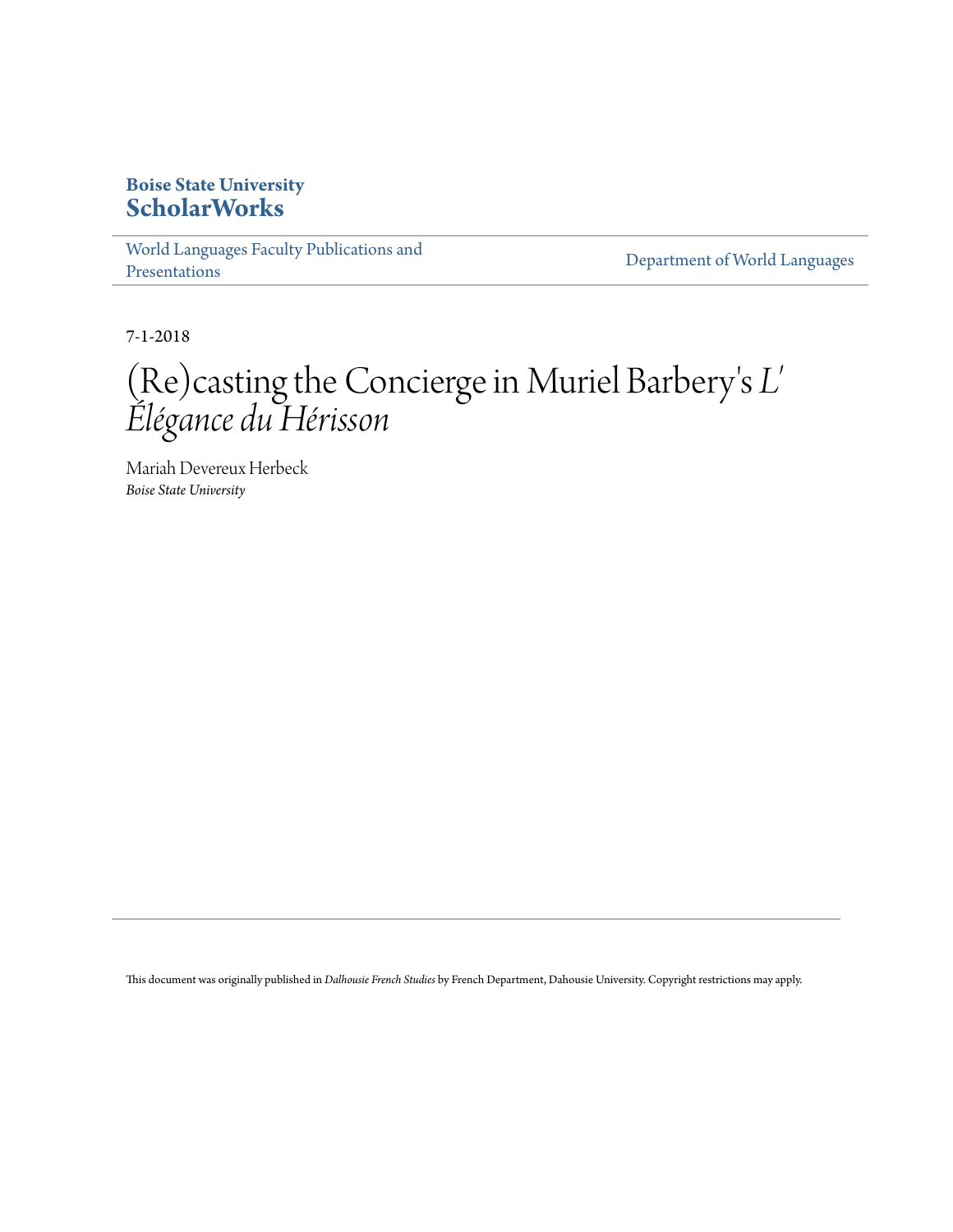### (Re)casting **the Concierge in Muriel Barbery's**  *L'elegance du herisson*

### *Mariah Devereux Herbeck*

forte maire de Paris, c'est aimer les concierges et les stars, parce que les concierges (*f* sont les stars de notre quotidien!" (Greco). Before Anne Hidalgo aligned the commonplace French apartment caretaker with celebrated icons of the stage and screen during her 2014 Paris mayoral campaign, the Parisian concierge had never stood so high upon a pedestal. The closest the French concierge had come to such limelight was perhaps the fictionalized representation of the working-class figure in Muriel Barbery's 2006 novel, *L 'elegance du herisson.1* The newspaper *Liberation* described Barbery' s novel as France's "surprise bestseller of the year" (Lancon) with 346,000 copies sold in less than a year after its release. Further attesting to its popularity, the novel was promptly adapted for the big screen by Mona Achache as *Le Herisson* in 2009. It has since experienced international acclaim with over 6,000,000 copies sold worldwide (Lichfield) and has established its academic cachet in the United States and Canada, turning up as required reading on various syllabi in a myriad of disciplines from (the obvious) French literature and culture courses to (somewhat more surprising) philosophy and English grammar courses.<sup>2</sup>

Barbery's novel alternates between the first-person narration of 54-year old concierge, Renée Michel, and that of suicidal, 12-year-old, Paloma Josse; both of whom reside in a luxury Parisian apartment building. Although worthy of attention, Paloma's narration will not be examined in the current article in order to devote attention to the novel's focus on a rarely depicted (and perhaps disappearing) figure in French literature—the  $21<sup>st</sup>$ -century Parisian concierge. For all intents and purposes, Renée appears to be a (stereo-)typical concierge-she cleans the common areas, delivers mail and leaves her TV on incessantly. However, diverging from the norm within the walls of her humble apartment, she breaks character and spends her free time studying a variety of traditionally highbrow fields, from philosophy to modem art.

How, then, has a novel that features as one of its main characters a concierge with hidden uncharacteristically intellectual interests became an international success? Nelly Kaprielian explores why Barbery' s exceedingly erudite novel became a hit and concludes that readers are drawn to characters who defy convention and appearances: "C'est dans le theme de Ia clandestinite ... comment un etre *en apparence* fade est en fait autre chose que ce que !'on croit. lis s'adressent a cette part narcissique en nous tous, a cette sensation de ne pas être compris à sa juste valeur, pas reconnu pour ce qu'on est vraiment" (my emphasis, 71). In other words, what attracts readers to Barbery's novel is not the rarely explored "concierge as main character" trope per se but the fact that the main character deftly *plays the role* of a concierge while exploring intellectual pursuits that are considered incongruous with her lot in life.

 $\cup_{\tilde{\mathcal{A}}}\psi$ 

<sup>1</sup> Muriel Barbery (born in 1969 in Casablanca, Morocco) worked as a philosophy professor at both the secondary<br>3 and university levels and is the author of three novels.

and university levels and is the author of three novels.<br>Syllabi featuring Barbery's novel can be found on the websites of, among others, Carleton College (Ottawa, Canada), Johns Hopkins University (Baltimore, MD, USA), Cameron University (Lawton, OK, USA), Camada), Johns Hopkins University (Baltimore, MD, USA), Cameron University (Lawton, OK, USA), University of Florida (Gainsville,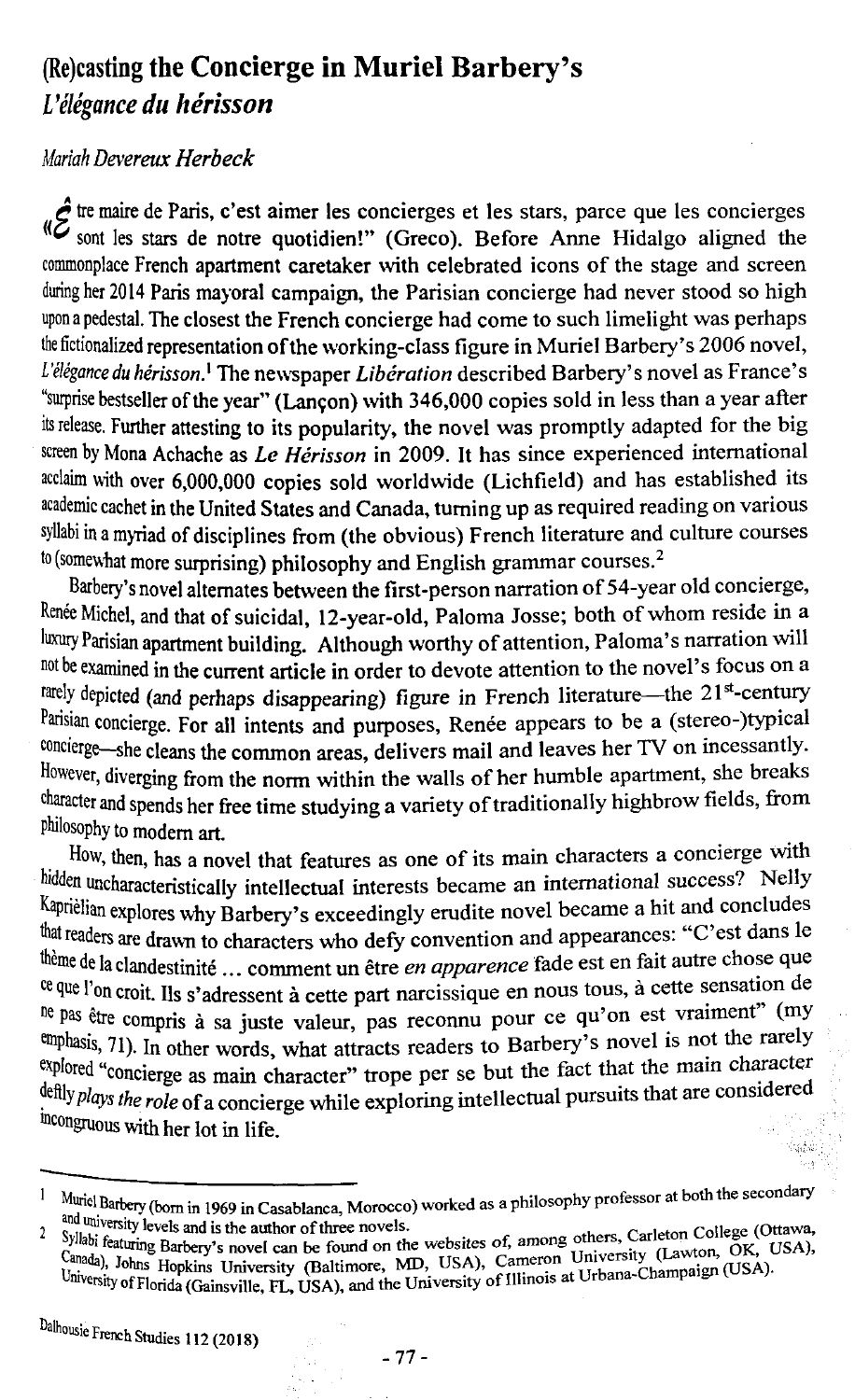As narrative agent of the novel--presumably the first French fictional concierge character to narrate her own story—Renée employs a theatrical lexicon in order to describe her clandestine autodidact identity. Both explicitly and implicitly on several occasions, she speaks of her "role" and the costume she dons in order to "play the part" of an uneducated Parisian concierge. While, as demonstrated above, real-life political figure Hidalgo inextricably links concierges to theatrical stars in order to legitimize their work (cleaning, distributing mail, surveilling the entry, etc.) and elevate their standing in modem Parisian society, fictional concierge Renée speaks in theatrical terms as a means to downplay her role as concierge and simultaneously hide the intellectual elevation that surpasses her socio-economic rung in modern Paris. In other words, Renée is well aware of the concierge's un-star like status in French society and further recognizes the inherent limits of melding two conventionally incompatible identities-female concierge and erudite philosopher. In fact, according to Kaprielian, it is precisely the depiction of a character's *inability* to move up the social hierarchy that has made the novel a best-seller: "C'est un [...] miroir de cette 'solitude' contemporaine dans laquelle chacun semble se sentir coincé, plus, peut-etre, qu'on ne le croit" (71). Seen in this light, the novel's popularity has less to do with Renée's idiosyncratic pastimes and more to do with her need to hide her intellectual aspirations. Barbery's novel thus presents a reflection on and questioning of modem French society's refusal to break free from a tradition of socioeconomic norms and hierarchy that prevent individuals from changing / challenging their social status.<sup>3</sup> In order to understand Renée's ascribed place in French society and literature (and her covert defiance of it), it will be imperative to summarize the history of the concierge figure-both in and out of literature-after which, a textual analysis of Barbery's novel will reveal to what extent Renée's narration, replete with theatrical terms, sets the stage, so to speak, for a (re )examination of the often stereotypical image of the French female concierge and the role that she has been cast to play.

According to Jean-Louis Deaucourt, the concierge's existence is inherently theatrical because she inhabits and works in a "space both closed and open at the same time, eminently *theatrical* ... propitious for exchanges, for comings and goings" (my emphasis, quoted in Marcus 42). At the crossroads of public and private French urban life, she is a gatekeeper who, until 1957, would decide whether or not to *tirer /e cordon* for residents wishing to enter the building at night. She can allow or block passage, please or perturb, help or hinder those who reside in her building. She thus occupies a simultaneously powerful yet subordinate position in French society-inferior both physically as resident of her ground-floor loge and socioeconomically as a member of the working class, yet influential in terms of her powers of observation (both visual and auditory) within the walls of the apartment building.

<sup>3</sup> A reader of an earlier draft of this article astutely pointed out the similarities between Renee's story and the plotlines of nineteenth-century popular French catholic morality novels that wished to dissuade readers from stepping outside of their prescribed gender / socioeconomic roles. Attempting to return to the aristocratic order of the *Ancien Regime,* nineteenth-century popular literature repeatedly reminded readers of the dangers of not respecting their lot in life: "Ponctuellement touches par le mauvais sort, les heros bien nes regagnent toujours leur richesse originelle. A l'inverse, les paysans et employes connaissant une ascension passagere descendent dans l'échelle sociale aussi vite qu'ils sont montés » (Artiaga 137). Undoubtedly, a future study of the similarities between popular nineteenth-century French fiction and Barbery's twenty-first-century novel could prove fruitful given the novel's ending that suggests that Renée is punished for stepping outside her concierge *loge* and ascribed social class.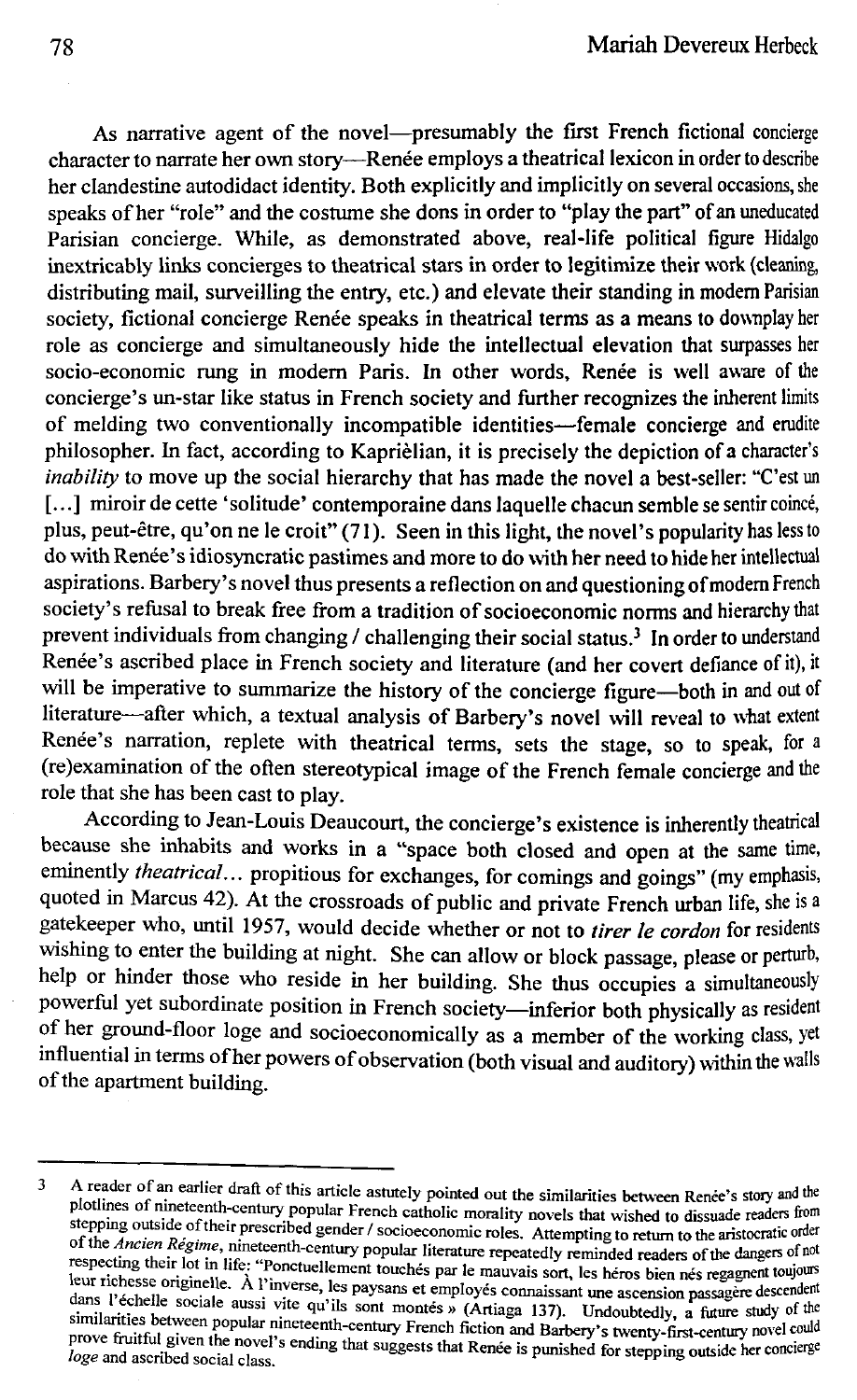Etymologically, the moniker "concierge" underlines the figure's subservient role with its roots in the term "concergius" or "serviteur" dating from the beginning of the 12<sup>th</sup> century and fonned from the Latin "cum," or ''with," and "servus," or "slave" (Sudant and Stébe 21). Concurrently, from the  $10<sup>th</sup>$  to  $14<sup>th</sup>$  centuries, "Le Palais de la cité," or the medieval royal palace, had at its disposal a "Conciergerie" headed by "Le Compte des cierges" -a group in charge of security whose name was derived from their use of candles ("cierges") at night as part of their services (Sudant and Stebe 21). 4 According toM. Meyzer, "concierge" may have originated from this designation. Consequently, confounding the concierge's etymological history, the term for the concierge's loge, or "conciergerie,"5 could have origins not in the concierge's ignoble role of slave to others but in the figure's (en)lightening ability to protect and illuminate. *<sup>6</sup>*

Presently, the term "concierge" connotes two uses in French<sup>7</sup>: first, a concierge is a man or woman charged with the care of an important public establishment such as a castle or palace, a prison or a private apartment building. According *toLe Tresor de Ia langue francaise,* the concierge, more specifically. is "celui, celle qui, dans certains etablissements publics ou immeubles particuliers, est chargé(e) de surveiller l'entrée, de renseigner les visiteurs, de distribuer le courrier, d'entretenir les parties communes, etc." (Trésor). The secondary use of the term is derogatory and consists of two definitions in the *Tresor* that are labeled as "plaisant" and "pejorative"—the first refers to a "personne bavarde dont les propos n'ont pas un grand intérêt" and, the second to a "personne sans finesse, sans education."

Considered either good or bad, adored or abhorred, respected or scorned, the concierge is a *casse-tete* of sorts of modem French society. If today the term "concierge" can be used as an insult for an uneducated gossipmonger, according to Eliza Ferguson in Gender and Justice: Violence, Intimacy and Community in Fin-de-Siècle Paris, the 19thcentury Parisian concierge occupied a respected position, in particular as a credible witness to scenes of domestic violence:

The concierge typically lived in a room (the loge) near the entrance to an apartment building, noted the coming and going of all residents, and controlled access to an apartment building. It was quite literally the job of the concierge to know everybody's business, and therefore he or she was a frequent and wellinformed witness in criminal cases... Even if very few witnesses were interviewed, the concierge always figured among them. (119)

Ferguson explains further that concierges' court depositions "revealed them to be frequent arbiters in domestic disputes. Not only was the loge near the building entrance,

It is not until the 19th-century<br>that the concierge as we know her today becomes a fixture of the average Parisian apartment building: "Au<br>form do we know her today becomes a fixture of the average Parisian apartment build that the concierge as we know her today becomes a fixture of the average Parisian apartment ouncum.<br>Supple cette periode du post-Haut Moyen Age, seuls les individus assurant la garde d'une maison royale ou<br>Supplementials e seur seigneuriale seront dénommées 'concierges.' Il faut attendre le XIXe siècle pour qu'il qualifie la majorité des<br>nomements : concierges.' Il faut attendre le XIXe siècle pour qu'il qualifie la majorité des portiers" (Sudant and Stebe 21 ).

 $\frac{5}{8}$  Refers to her work place as "conciergerie" three times in the novel (58, 82 and 145).

provides both protection and illumination for those around her. In fact, her death is precipitated because<br>of the saves 6 of ther effort to protect a local homeless man, Gegène, from being run over in the street (397). As well, she saves<br>Jean Arthens' life, at least figuratively, by providing him knowledge in the form of the name of a flower: sus vents au cast inguratively, by providing nim knowledge in the total of early aide, déjà quand j'étais<br>sus vents que je n'arrive pas à me souvenir de quelque chose qui n'a beaucoup aide, déjà quand j'étais malade et puis après, pendant ma guérison ... c'est vous qui m'avez dit le nom de ces fleurs...Ah, madame<br>Michel, mais vous savez ça m'a pratiquement sauvé la vie" (371).

Michel, mais yous savez ca m'a pratiquement sauve la vie "(371).<br>In the USA, "concierge" typically designates a hotel employee who assists guests in reserving tables at the USA, "concierge" typically designates a hotel emp 7 restaurants, buying theater tickets, etc. The French use of "concierge" is often translated into English as<br>"lanitor it at the french use of "concierge" is often translated into English as "<sup>janitor," "caretaker," or "maintenance man."</sup>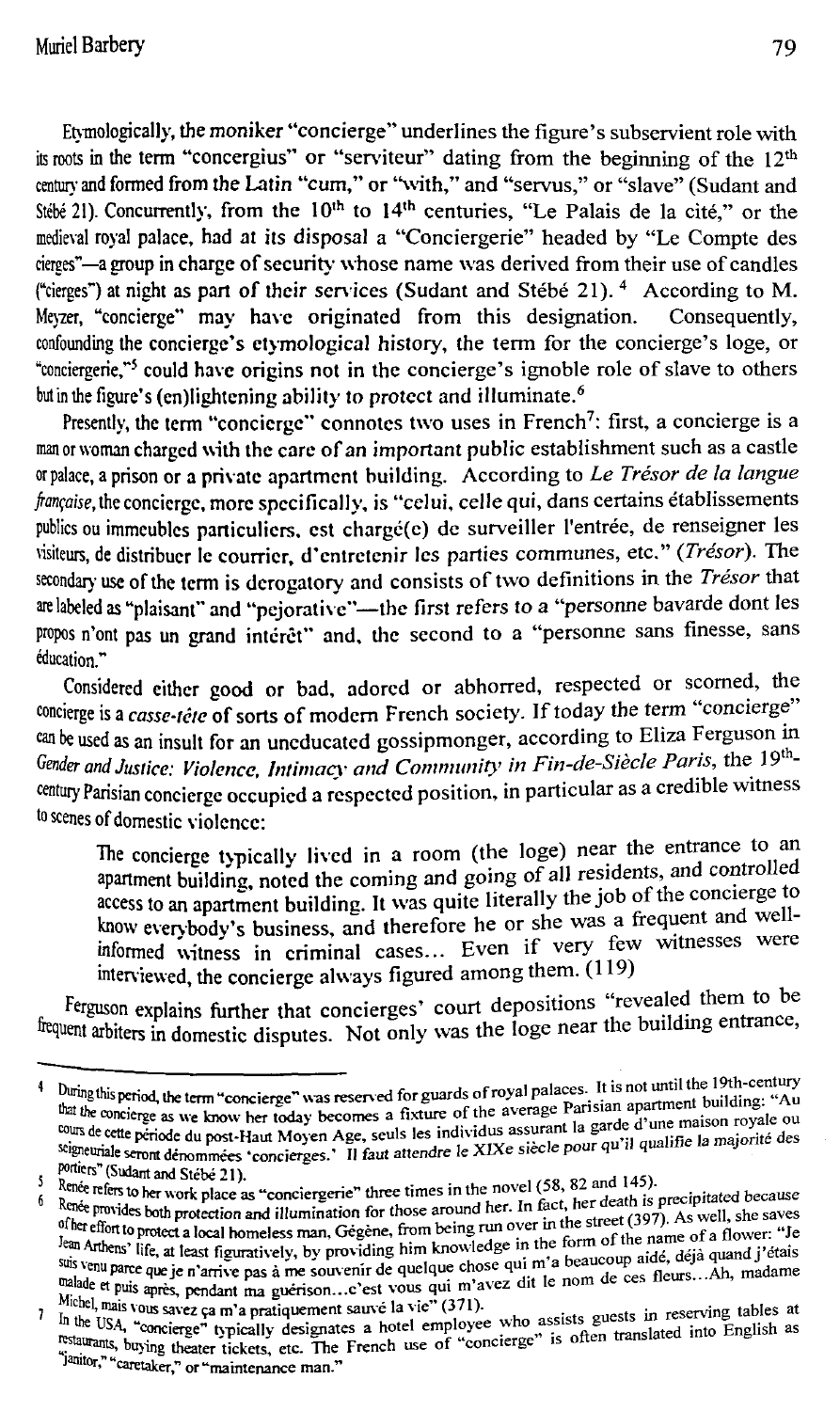and therefore on virtually any escape route, but the concierge, male or female, also had a certain status" ( 120). In fact, according to Ferguson's research, the concierge was a "person in a position of authority in the community" ( 121 ). Similarly, in *Apartment Stories,* Sharon Marcus describes the fictional female concierge of the 1840's as "a female type" that authors of the period "associated with the power to see into apartment buildings" (42). Thus, the concierge's access to the sights and sounds of the building is at once respected (as credible witness), mythologized (as seer with powers bordering on the occult) and finally reviled (as petty gossiper).

No matter her title-of which she has many, some more pejorative than others, including "cloporte," "pipelette," "pibloque," "bignole" and "concepige" 8 (Sudant 25-26)—the 19<sup>th</sup>-century female concierge proves to be a lightning rod for authors and historians alike. The power she wielded in a court of law, described by Ferguson above, rarely translated into positive fictional depictions. Past and recent fictional (re )presentations of the female concierge perpetuate the negative image of the figure as unintelligent, duplicitous, conniving, and mean-from the manipulating Madame Cibot in Balzac's 19<sup>th</sup>-century *Le Cousin Pons* and the despised Madame Pampine in René Fallet's 1966 Paris au mois d'août to, more recently, the nasty Madame Triboulet in the 2010 film, Les Femmes du 6ème étage.<sup>9</sup> In the vast majority of fictional works, the French female concierge has been portrayed as less of an authoritative supervisor and arbiter and more as a meddling snoop. Take for example the elaborate negative portrait of Madame Pipelet in Eugène Sue's Œuvres illustrées: Mystères de Paris, in which he recalls Monnier's less glowing depictions of the concierge:

> L'Hogarth français, Henri Monnier, a si admirablement stéréotypé la portière, que nous nous contenterons de prier Ie lecteur, s'il veut se figurer madame Pipelet, d'évoquer dans son souvenir la plus laide, la plus ridée, la plus bourgeonnée, la plus sordide, la plus dépénaillée, la plus hargneuse, la plus venimeuse des portières immortalisées par cet éminent artiste. (53)

Sue's superlative *enumeratio* makes it clear that the fictive addressee explicitly represented in the text-"the reader"-is to imagine a most repulsive image of Madame Pipelet, and by extension, of concierges *(portieres)* in general.

Although Sharon Marcus describes the fictional female concierge of the 1840's as "a female type" that authors "endowed ... with authorial omniscience" (43), in the aforementioned 19'h-century works by novelists such as Balzac and Sue, the concierge consistently figures as a character and not as narrative agent.<sup>10</sup> The trend of excluding

<sup>8</sup>  9 "Pipelet" and "Piplette" are inspired by the concierge couple, Alfred et Anastasie Pipelet, in Eugène Sue's 1843 novel *Les Mysteres de Paris.* 

The concierge couple in *La Cage dorée* provides an obvious recent exception. However, they are a couple, thus changing the gendered dynamics of the female concierge's representation.

<sup>10</sup> Although Madame Cibot is not a narrative agent, Sharon Marcus underlines her important focalization in *Cousin Pons:* "Cibot's' unexpected accompaniment of the omniscient narrator recurs throughout the novel. Even the narrator's description of Pons's apartment building emerges from Cibot's presence, contributing further to Cibot's appropriation of Pons's place as a central character whose point of view should focalize descriptive passages" (Marcus 71-72). Flaubert, on the other hand, ignored the concierge entirely in this works: "Flaubert passe sous silence l'existence même des concierges," (Caroline Strobbe 135). Although related more to authorial privilege than narrative privilege, Henri Monnier wrote and acted in the play *Le Roman chez la portiere* in which the eponymous character struggles to write a novel because she must constantly respond to the demands of the tenants of her building. With this play that sets out to portray a concierge as erudite enough to pen a novel, Monnier takes the effacement of the concierge as source of narrative power one step further by choosing to play the role of the female concierge/author in drag himself-thus seemingly preventing the audience from seeing an "actual" female in the role of concierge / author. The masculinization of the concierge was a recurring theme in the 19th century. Balzac describes La Cibot as having reached the age where "ces sortes de femmes sont obligees de se faire la barbe ... Une portiere a moustaches est une des plus grandes garanties d'ordre et de secunte pour un proprietaire" (Balzac 45).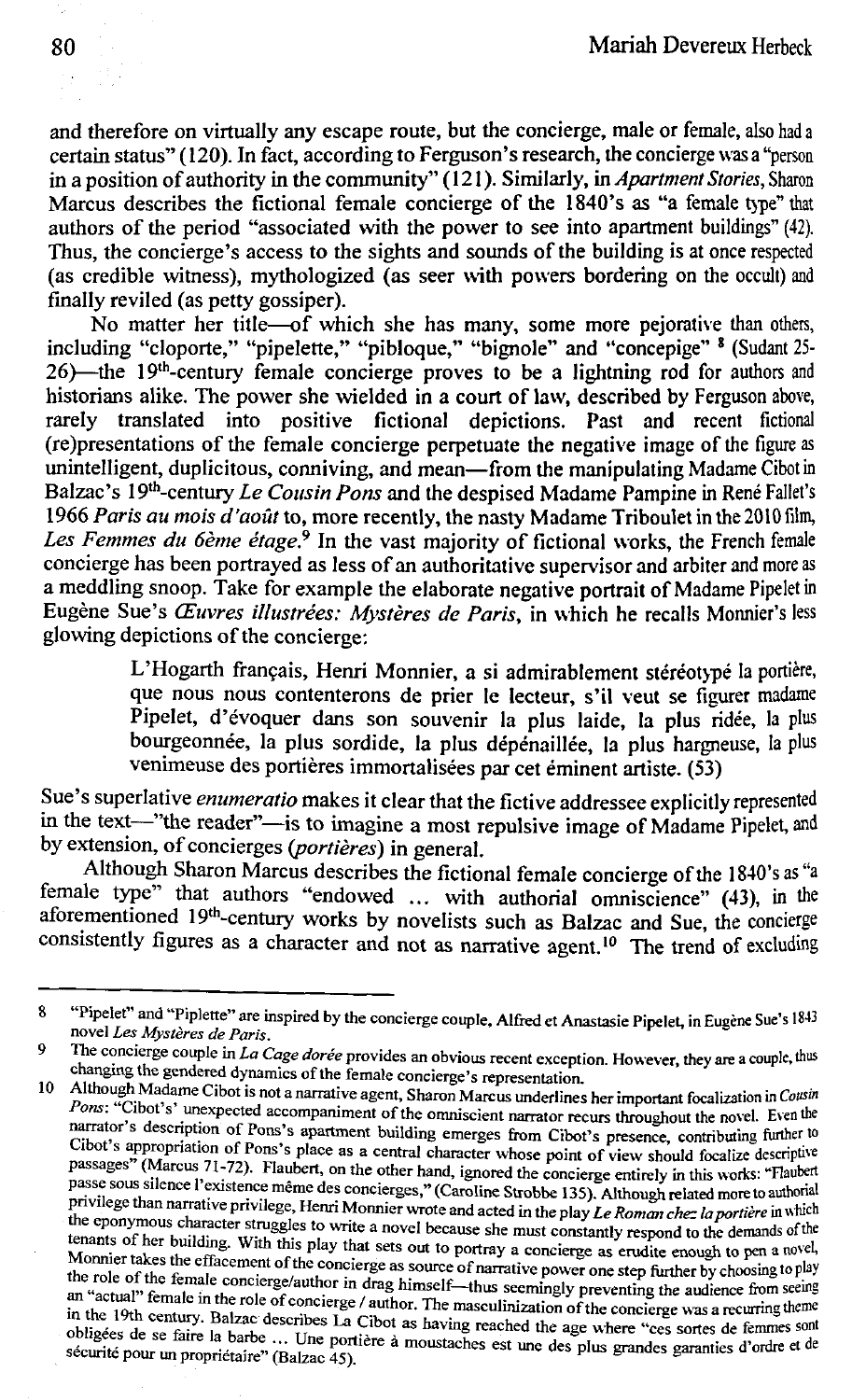female concierges from narrative control continues in most fictional works, literature or film, of the  $20<sup>th</sup>$  and  $21<sup>st</sup>$  centuries. Although Monsieur Milot, the male concierge in André Dahl's *Voyage autour de ma loge* (1924) and Pierre Lunère's concierge / psychic (who happens to share the author's name and professions) in *Dans Ia loge de l'ange gardien* (2014) are the primary narrative agents of their respective novels, such narratological privilege is rare for the fictional male concierge character and practically unheard of for a female concierge. Marguerite Duras's 1954 short story, "Madame Dodin," for instance, features a female narrative agent but she is an unidentified resident and not the eponymous concierge character.

*L "Elegance du herisson* presents the exception to the rule concerning various aspects of the ascribed role and identity of the female concierge. Narratively speaking, the novel bucks the trend of exclusion that previously barred female concierges from wielding narrative authority in the texts that relate their story. As one of two narrative agents, Renée narrates approximately  $64\%$  of the novel.<sup>11</sup> Her unprecedented narrative function for a female concierge is further accentuated by her familiarity with the narratee. Renee jokes with the fictive addressee when making fun of others' poor grammar, pronunciation, etc.,<sup>12</sup> and speaks directly to the narratec as "vous" on at least four occasions (130, 131,213, 231). During three of these moments. she docs so in order to engage the fictive addressee in a dialogue, asking questions such as. "Cela nc vous arrive jamais?" (213), and "Est-ce que ca rous fait le meme effet, a vous, quand ca vous arrive?"(130). In the latter example, the pronoun "vous" is repeated three times, underlining the participation and complicity asked of the interlocutor. Akin to *Les Mysteres de Paris,* the narratee is explicitly representedthis time via the pronoun "vous"-but to a very different end. Whereas the narrative voice of Sue's work aims to repulse the narratcc, pushing him ("le lecteur") away from the vile portière, Renée's use of "vous" works to establish commonalities and connections between the imagined interlocutor and the concierge character, and effectively serves as an attempt to eliminate any distance-socioeconomic or otherwise-that may separate them.

That said, Renee is at pains to align herself with the typical portrait of the lowbom Parisian concierge. Approximately one third of the way into the novel, Renée reveals her pastime: she is writing a "[un] derisoire journal d'une concierge vieillissante" (151).<sup>13</sup> In chapter two of the *Preambule*—the moment at which Renée presents her name, age (54) and self-deprecating self-portrait-she refers to what she says has previously been published about concierges and thus reveals that she is thus somewhat well-read: "il est ecrit quelque part que les concierges sont vieilles, laides et revêches" (16). The literary lexicon continues as she crafts a definition of the concierge: "A semblable chapitre, il est dit que les concierges regardent interrninablement Ia television pendant que leurs gros chats sommeillent" (16). On the preceding page, Renée describes herself as a "veuve, petite, laide" and notes that she lives alone with "un gros matou paresseux" (15)—demonstrating that, at least outwardly, she fits the mold for the typical representation of the female concierge. Similarly, as if she has read the *Tresor de Ia langue francaise's* entry on the concierge's lack of education and aims to adhere to it, she states inthe mtroductory chapter, "Je n'ai pas fait d'etudes"( 15).

<sup>&</sup>lt;sup>11</sup> Renee's literary narrative privilege does not translate to the big screen in the novel's filmic adaptation, *Le herisson (2009).* Paloma has access to narrative control via a handheld video camera while Renée does not. In fact, on the official English-languagewebsite for the film, Paloma is described as the film's mam character and Renée is the secondary "grumpy concierge": "The Hedgehog is the timely story of Paloma (Garance Le Guillermic) a young girl bent on ending it all on her upcoming twelfth birthday. Using her father's old camcorder to chronicle the hypocrisy she sees in adults, Paloma begins to learn about life from the grumpy building concierge, Renée Michel *(French Twist's Josiane Balasko)." (The Hedgehog)*.

<sup>12</sup> Similarly, she tells jokes solely for the narratee's benefit, for example when she makes fun of a character's Pronunciation of "les Chinois": "Mâdame Rosen ne dit pas: les Chinois mais les Chunois. J'ai toujours rêvé de \isiter laChune. C'est quand-meme plus interessant que de *se* rendre en Chine" (178).

<sup>13</sup> Paloma's narration also is sourced in her writing that she calls her "Pensees profondes."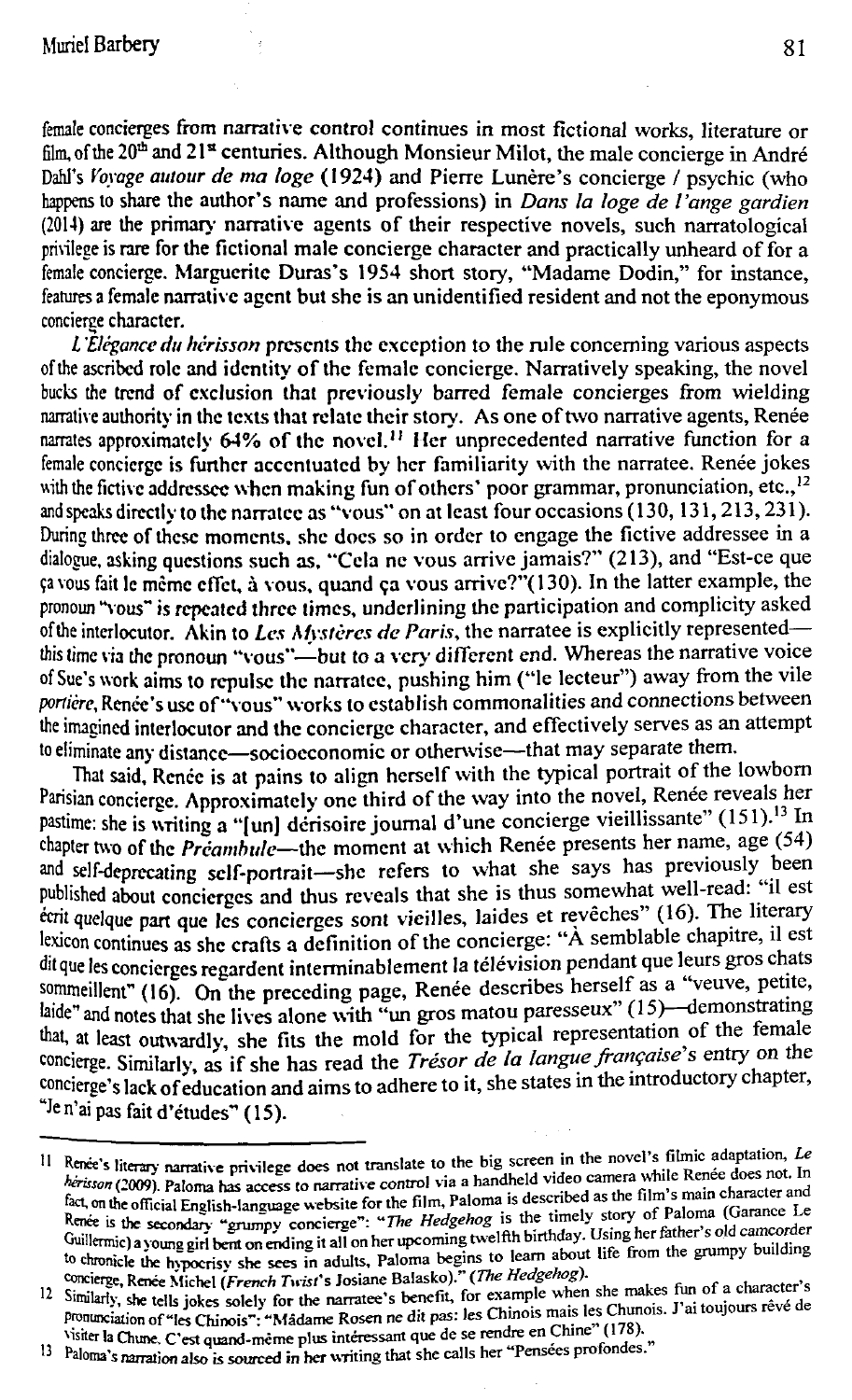The initiatory chapters likewise introduce the theatrical lexicon that will pervade the novel—in particular, Renée reveals to what extent she views her concierge apron as a costume she dons, not as an outward expression of her true identity. In her description of the cover-up of her uncharacteristically erudite activities, she uses verbs such as "dissimuler" and "exhiber" (16). Via her carefully chosen costume, words and actions, Renée plays her professional role of concierge and thus seemingly falls in the footsteps of the concierges that came before her. Privately, however, she pursues interests that are not frequently associated with the French working class to which her *métier* belongs. Renée's dual identity suggests the melding of two timeless adages: "All the world's a stage" and "L'habit ne fait pas le moine." She repeatedly relates her reflections on painting, literature, film and philosophy, all the while insisting that this side of her personality must remain hidden, as when she states that she must "reprendre [son] rôle de gardienne obtuse" (249) and "[endosser son] habit de concierge semi-débile" (162). In the same vein, Renée explains how she purposefully cooks food that smells unappetizing-"le pot-au-feu, Ia soupe aux choux ou le cassoulet des familles" (16)-in order to keep up appearances of a "real" concierge. Her "props" include two television sets-one in her back room or "antre" on which she watches critically acclaimed films, such as *Mort a Venise* (18); the other, closer to the door to her loge, blares mainstream television programming: "Tandis que, garante de ma clandestinité, la télévision de la loge beuglait sans que je l'entende des insanités pour cerveaux de prairies, je me pâmais, les larmes aux yeux, devant les miracles de l'Art" (18). Deaucourt's description of the concierge's loge as "eminently theatrical" (Marcus 42) takes on heightened significance in the context of Barbery's novel. Given the steps Renée takes to set the scene in the front room of her apartment while in her "den" ("antre") she devotes time to her intellectual pursuits, she effectively creates on-and offstage areas of her home and thus turns her simple *loge* into a *loge d'acteur.* She carefully regulates how she is seen and heard by the residents of her building-all part of her efforts to perpetuate "le jeu des hiérarchies sociales" (17) in what could be construed as her "jeu des acteurs."

Although not formally educated, as mentioned previously, Renée admits nonetheless to possessing intellectual capacities superior to those around her-a fact that she would prefer remain a secret between herself and the narratee. In the very first chapter of the *Preamble*, she interacts with Antoine Pallières, the son of an "employer," as she calls the owners of apartments in the building she tends. With an aside that establishes her tendency to view the residents critically, she reveals her knowledge of Karl Marx: "Devriez lire *l'Idéologie allemande*,' je lui dis, à ce crétin" (13). Renée rues having spoken in this manner-not because she regrets calling Antoine an idiot, but because she believes that a concierge, a person whose place in the social ladder has been long situated at the bottom rungs, should not read Marx: "Une concierge ne lit pas I' *Ideologie allemande* ... De surcroît, une concierge qui lit Marx lorgne forcement vers la subversion" (14). She attempts to downplay the revelation of her communist intellectual interests by concluding the summary of her conversation with Antoine Pallières with a banality: "Direz bien le bonjour à votre maman, je marmonne ... en espérant que la dysphonie des deux phrases sera recouverte par la force de préjugés millénaires" (14). Part of her act requires her to adhere to long held stereotypes about the concierge and thus she actively changes her register, using the familiar "maman" instead of the more formal "mère".

In other scenes, Renée attempts to cover up displays of cerebral superiority that presumably surpasses her lot in life by making deliberate grammatical errors. For instance, when talking to the doctor of one of the buildings residents, Pierre Arthens, she worries that she has surprised him with a sophisticated speech pattern. Renée states that she needs to take care not to reveal her intellectual capacity and therefore deliberately uses the wrong article when talking to him: "Pour effacer toute trace de mes méfaits, je m'autorise une petite hérésie. 'C'est *un* espèce d'infarctus?'" (author's emphasis, 96). With these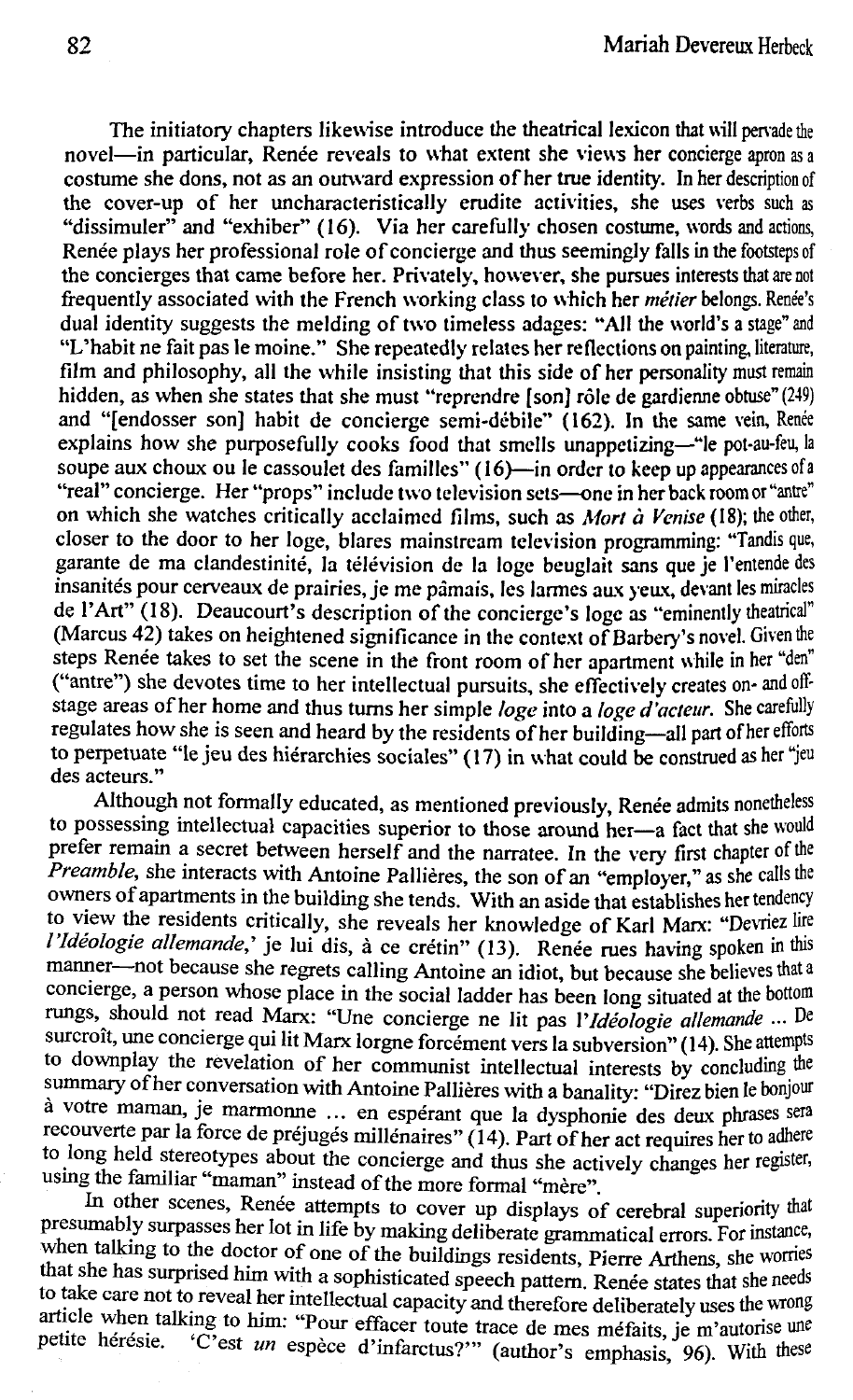concerted efforts to speak poorly, Renee appears to emulate 19'h-century literary concierges such as Balzac's La Cibot who inserts unnecessary letters into her speech, "Car Madame" Cibot prodiguait les N dans son language. Elle disait a son mari 'tu n'es n'un amour'" Balzac 46). As Deaucourt summarizes, Balzac's portrait of the concierge strives to underline the concierge's strange ways: "ces bizarreries linguistiques qui ont toujours fascine Balzac enferment en même temps l'insupportable portière dans son étrangeté veritablement monstrueusc" (156). By not speaking like members of the dominant social class. the concierge is perceived as a monster in comparison with the inhabitants of the building she tends. Renee— whose intellect may in fact surpass that of some of her "employers"-actively seeks the aberrant status of linguistically inferior concierge.

The novel hits a turning point when Renee meets the newest inhabitant of 7 rue de Grenelle-KakuroOzu. At first, Renee reigns in her linguistic adroitness in order to play up the "ineptie" requisite of her profession: "Je me borne done a des oui, oui, oui astheniques" (162). However, Renee's carefully constructed mask of cultural incompetency begins to crumble when her resolve to appear "debile" proves to be not as strong aas her repugnance for poorly spoken French. Madame Rosen, who is present to mtroduce the new resident to the concierge. commits a grammatical error: "Pouvez-vous pallier *a* ça?" (162). With this glaring gaffe, the theatrical lexicon returns: "Et pourtant, voici la tragédie: j'ai sursauté au *pallier à ça* au moment même où [Monsieur Ozu] sursautait aussi" (163). From that moment on, Kakuro looks at Renée "avec un œil tout different ... un œil à l'affut" (163). Kakuro asks about the family of the recently deceased inhabitant, to which Renee responds. "Vous savez, toutes les familles heureuses se ressemblent" and, as if calling her literary bluff. Kakuro retorts, "Mais les familles malheureuses le sont chacune à leur façon" (164). Renée realizes that she has revealed the *existence* of her clandestine pastimes and she visibly shudders ("tresaille")-Kakuro has read Tolstoy and appears to assume that Renee has too. Renee's cat, one of her requisite theatrical props for her concierge role. provides the final blow in this proverbial one-twothree punch to her pseudo dim-witted concierge mask. As the feline saunters into view, Kakuro asks Renee his name. Before Renee can avoid revealing the pet's literary moniker, Madame Rosen blurts out "Leon." With this coup de grace, in combination with the aberrant quotation from Tolstov, her cover is effectively blown.

Unlike the other inhabitants of the apartment building, Monsieur Ozu recognizes that Renée is not a typical concierge, or perhaps more aptly, he seems not to put stock in the importance of such a prescribed role in the first place. It must be noted that Monsieur Ozu is Japanese, not French-thus he is different from the "cast of characters" who inhabit Renée's building. As an outsider to the building and French society, he may be best apt to see through Renee's act since his view of her is not clouded by centuries' old stereotypes regarding the female concierge's place in French society. After their initial meeting, Kakuro sends Renée a copy of *Anna Karenina* (essentially testing his assumption regarding her literary interests) and invites her upstairs to his apartment for dinner.

Over the course of their evening together, Renée's dualistic identity is fully revealed. Monsieur Ozu remarks that Renée is "une personne peu ordinaire" to which she replies, Au contraire ... je suis concierge. Ma vie est d'une banalité exemplaire" (281). Challenging her claims of leading a cliched existence, he playfully brings up her high-brow pastimes: "Une concierge qui lit Tolstoï et écoute du Mozart [...] Je ne savais pas que ce fut dans les pratiques de votre corporation" (281). Kakuro, poised—as mentioned aboveoutside the social hierarchy that has determined the concierge's lot in life, encourages Renée to see beyond the stereotypes that she has long accepted, pointing to her friend<br>Manual Manuela, a cleaning lady, as an example of the "normalcy" of transgressing assigned<br>identities: "C'est une grande dame, une aristocrate. Vous voyez, vous n'êtes pas la seule<br>définition. idémentities normes sociales. Qui est le mal? Nous sommes au XXI<sup>e</sup> siècle, que diable!"<br>démentir les normes sociales. Ou est le mal? Nous sommes au XXI<sup>e</sup> siècle, que diable!" (285). Once again, thanks to his position as "other" to modern French society, he is able to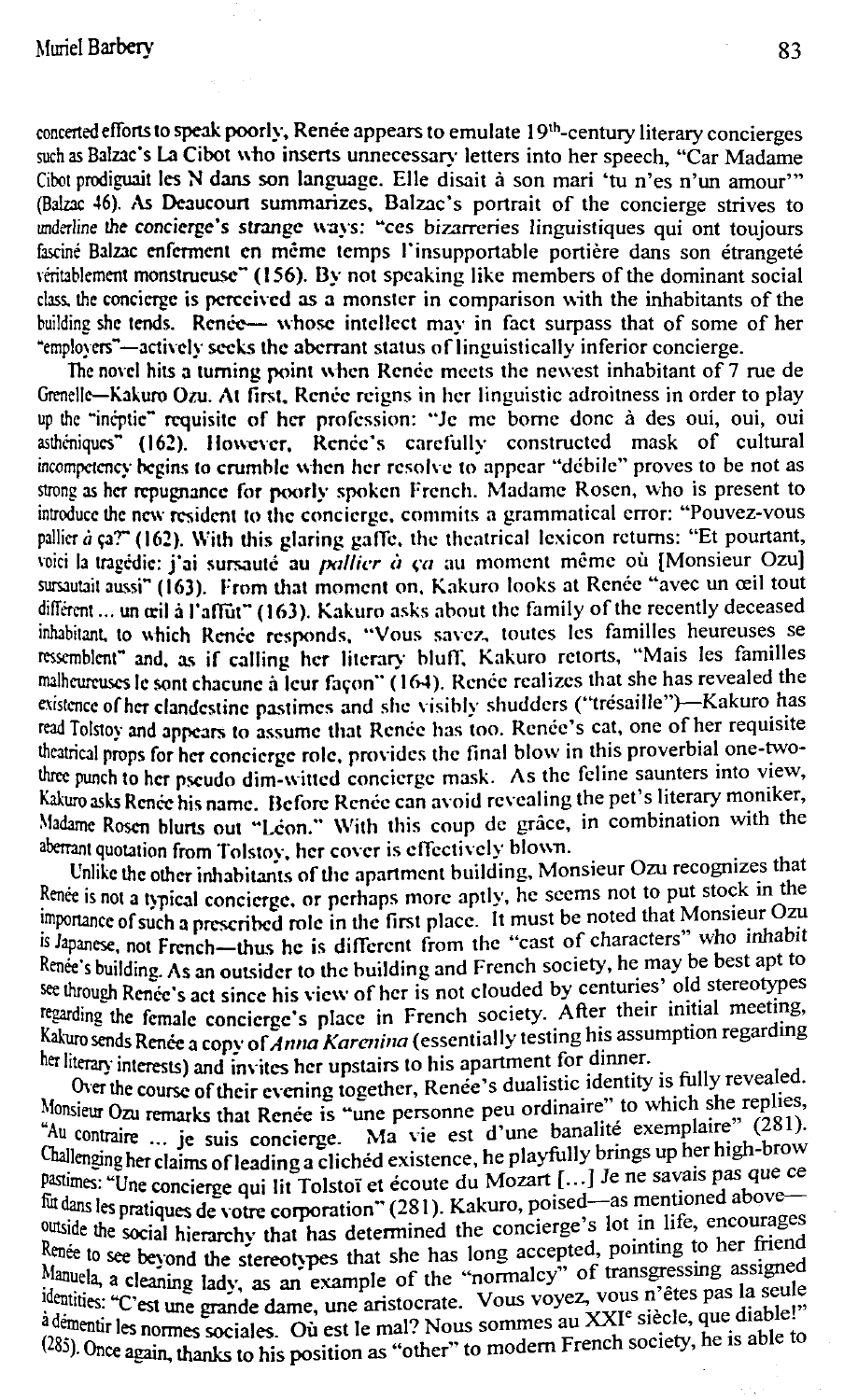perceive social possibilities that are invisible to others—particularly to the iconoclast autodidact concierge.

Before Renée leaves his apartment, Kakuro invites her to return to his apartment the following Sunday so that they can watch Yasujiro Ozu's film *The Munekata Sisters*. On her second journey up the stairs, she finds herself face-to-face with Sabine Pallières, one of her employers. Renée has noticed Sabine's disapproving glances, likely due to Renée's new hairstyle and clothes that make her look less like a concierge and more like an inhabitant of the building: "On appreciera que j'ai renonce à dissimuler au monde ma nouvelle apparence. Mais cette insistance me met mal a l'aise, quelque affianchie que je sois" (344). Since her "cover was blown" by Kakuro, she sheds more easily the concierge's apron and shakes off Sabine's request that she water the plants on a Sunday (her day off from her role of concierge). In this moment, she begins to openly recast herself-via her costume, words and actions-as more than a concierge.

Despite the liberation that Renée experiences with Kakuro, she turns down his third invitation-this time to dine in an elegant Japanese restaurant. The justification for her refusal is revealed during a conversation with Paloma during which she relates the story of her sister Lisette—a young woman who leaves the countryside to work in Paris for a rich family and dies dishonorably after giving birth out of wedlock. In other words, the classic story of a woman who failed to play her role in society and paid the price dearly for her transgressions. Renée reveals to someone other than the implied reader, her dual identity and its origins: "J'étais intelligente et indigente, vouée à pareille punition si j'espérais tirer avantage de mon esprit au mépris de ma classe. En fin, comme je ne pouvais non plus cesser d'être ce que j'étais, il m'apparut que ma voie était celle du secret : je devais taire ce que j'étais et de l'autre monde ne jamais mêler" (362). With this story from her past, Renée reveals the impetus for her dual identity of outward concierge and inward intellectualakin to her sister's illicit romantic interests, Renée's intellectual pursuits surpass her humble birth and, she fears, could be punishable.

Subsequent to the cathartic reveal of the justifications for her dual identity, Renée accepts Kakuro's dinner invitation: an act that requires them to leave the confmes of the building that has until then housed their upstairs-downstairs relationship. As they prepare to cross the threshold of the building, leaving the semi-private space of the entryway and entering the public sphere of the street, they cross paths with two female inhabitants of the building at the front door-a space characterized by Renee's observation of inhabitants, not by her exiting *with* them. Failing to recognize Renée on the arm of Kakuro, the women refer to her blissfully and respectfully as "Madame": "Bonsoir madame, me disent-elles (a moi) en me souriant de toutes leurs dents" (381 ). In this space that Deaucourt describes as "both closed and open at the same time, eminently theatrical... propitious for exchanges, for comings and goings" (Marcus 42), Renée tries out a new role-that of herself. Like an actor who leaves the stage after a performance, it seems that she is no longer recognizable to her audience. By crossing the threshold of her building on the arm of Kakuro, in a new fancier "costume," she is able to shed the confining role of concierge. The reveal of her new identity is completed with Kakuro's assistance-he repeats the following statement three times: "Renée, vous n'êtes pas votre sœur" (388-390), thus revealing that he has both spoken with Paloma and thinks that Renée should free herself of her class (self-) consciousness: "Nous pouvons être amis. Et même tout ce que nous voulons" (390). Her act is up: she must no longer hide behind a mask of "inéptie."

After this life-altering dinner during which Renée comes to embrace her dual identity-pardon the plot reveal-she is killed by a dry-cleaning truck. Given this shocking and, moreover, disappointing conclusion to the novel, the take-away message is decidedly glum. Although Renée and Kakuro see beyond the traditionally un(der)valued and limiting role of "concierge," her truncated narrative, even if indirectly, denies her all but a fleeting place in a world where ground-floor concierges can relate to and have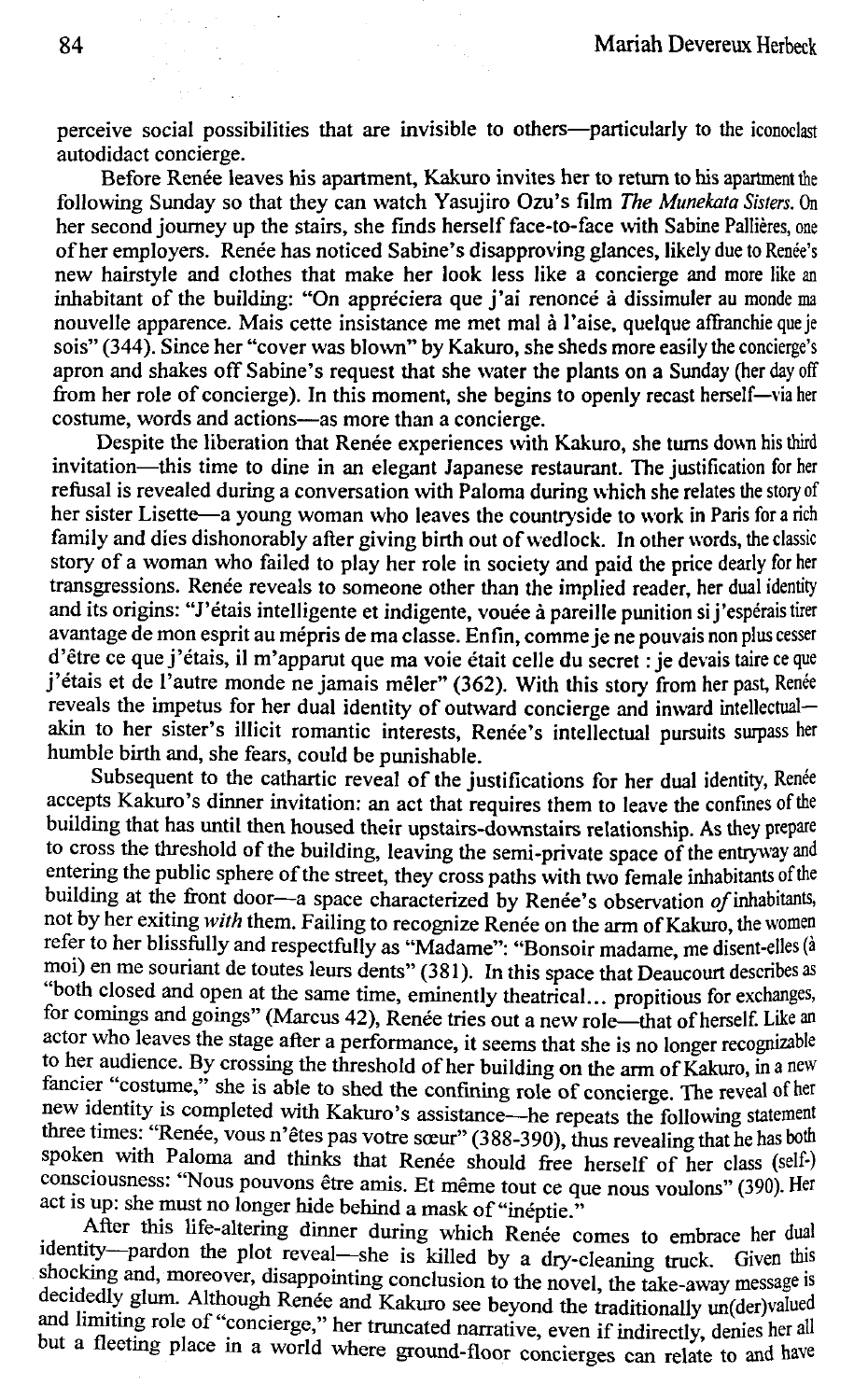relationships with fellow erudite fourth-floor inhabitants. To this effect, in his critique of Barbery's novel, Philippe Lancon links Renee to another hedgehog in the tale told by the beggar character in Jean Giraudoux's 1937 play *Electra*, underlining the role her socioeconomic status plays in determining her fate: "Mme Michel meurt cornme le herisson d'*Electre*, renversée par une camionnette en traversant la rue, au moment où sa magnifique nature etait enfin reconnue et ou, peut-etre, !'amour allait venir. Pauvres pauvres: quand la vie devient rose, il faut qu'ils meurent" (Lançon). In comparing Renée's figurative identity of hedgehog to the literal one described in Giraudoux's play, Lancon reverses the relationship found in *L'Élégance du hérisson*: instead of Renée play-acting in the novel that tells her talc, the beggar narrates the tale of a hedgehog in the context of a theatrical play. In both cases, the outcomes of their tales are far from comic and utterly tragic.

The conclusion to Barbery's novel suggests that after Renée crosses the thresholdbetween her theatrical space and the real world, between the limits of private and public spheres, and between rungs of the hierarchy inherent to the structure of her own building and that of capitalist, bourgeois-dominated Parisian society—there is no other alternative offered to a working-class concierge than death. Similar to Judith Butler's theory of gender performativity according to which, "performing one's gender wrong initiates a set of punishments both obvious and indirect, and performing it well provides the reassurance that there is an essentialism of gender identity after all" (528), according to Barbery's depiction of the concierge, the refusal to "play the role" of one's socio-economically ascribed identity continues to be a risky endeavor in 21<sup>st</sup> century French society. In Renée's case, even if her cause of death is ruled an accident within the story, her death takes on auspicious signification for the novel that attempts to privilege her narrative and her intellect over that of presumably "more important" individuals. Just as Renée feared would happen, stepping outside the boundaries of her social class proves deadly. Maintaining the status quo-that is to say, ensuring the survival of a traditional social hierarchy in which the concierge remains at a bottom rung of society and in her first-floor loge-comes at a price, as it necessitates the demise of the concierge (and her narrative voice) who dares to step outside her assigned role. <sup>1</sup>4

That said, Renee's story is nevertheless of paramount significance since it is her death that heralds the end of the novel. Paloma, the aforementioned other narrative agent of the novel, takes up narration of the final chapter in order to relate how she learned of Renée's death and its effect on her. The last words of the novel are Paloma's to Renée: "N'ayez crainte, Renée, je ne me suiciderai pas et je ne brûlerai rien du tout. Car, pour vous, je traquerai desormais les toujours dans les jamais. La beauté dans ce monde" (409). The conclusion attests to Renée's positive influence over others and underlines her "starring" role-to borrow Mayor Hidalgo's term-in the novel, as well as in the lives of those who knew her. If the ending to Barbery's novel is not altogether liberating with respect to a female concierge's social opportunities in 21<sup>st</sup> century France, Renée's narrativetheatrical lexicon and all-nonetheless challenges the role of un(der)valued and underestimated gatekeeper that the concierge has long been cast to play in French society.

*Boise State University* 

<sup>14</sup> Oddly enough, Roland Barthes-a 20th-century French theorist opposed to essentialist language (or the use of<br>himan and altitude the relationship hetween the binary systems-wousing barines-a cum-century rietici theories of questioning the relationship between the signified and it. Equationing the relationship between the signified and it. signified and the signifier and an analyst of the "myth" of the bourgeoisie and the social system imposed by that<br>class-used the social system imposed by that class-was killed by a dry-cleaning truck.